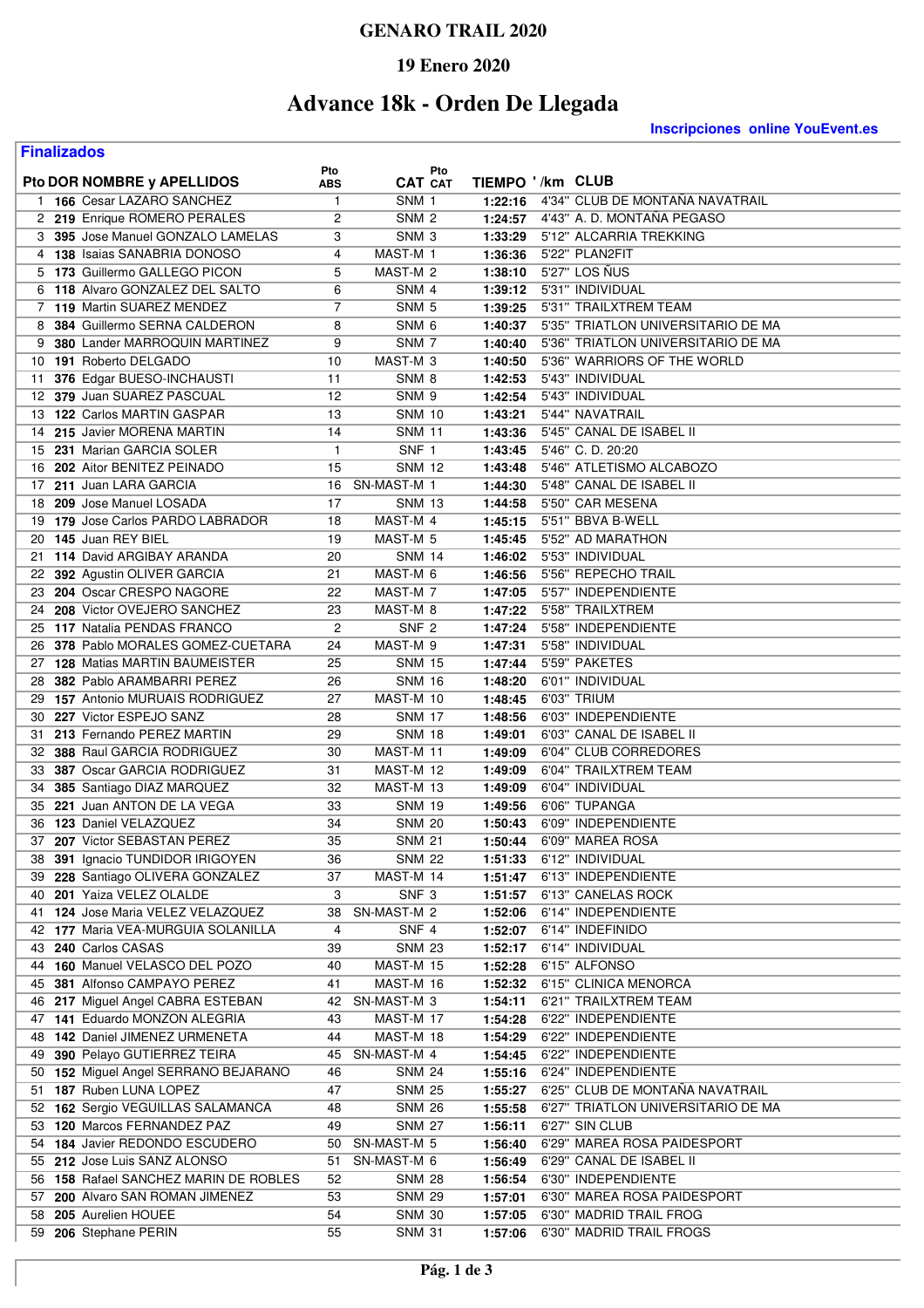### **GENARO TRAIL 2020**

## **19 Enero 2020**

# **Advance 18k - Orden De Llegada**

**Finalizados**

**Inscripciones online YouEvent.es** 

|          | Pto DOR NOMBRE y APELLIDOS                                | Pto            | Pto<br><b>CAT CAT</b>      | TIEMPO '/km CLUB    |                                                 |
|----------|-----------------------------------------------------------|----------------|----------------------------|---------------------|-------------------------------------------------|
|          |                                                           | ABS            |                            |                     |                                                 |
| 61       | 60 232 Carlos VAZQUEZ SEIJAS<br>230 Javier CORBACHO GOMEZ | 56<br>57       | SN-MAST-M 7<br>MAST-M 19   | 1:57:34<br>1:58:19  | 6'32" INDIVIDUAL<br>6'34" LOS CALIPO DE TERNERA |
|          | 62 178 Jose Luis SOJO RUBIO                               |                | <b>SNM 32</b>              |                     | 6'35" INDEPENDIENTE                             |
| 63       | 377 Enrique QUINTANO ALONSO                               | 58<br>59       | SN-MAST-M 8                | 1:58:23             | 6'35" ROCKY                                     |
|          | 64 148 Juan A. CIRUELO MONGE                              | 60             | SN-MAST-M 9                | 1:58:31<br>1:58:34  | 6'35" PAKETES CDC                               |
|          | 65 147 Elena GUINOT POSTIGO                               | 5              | MAST-F 1                   |                     | 6'35" PAKETES                                   |
|          |                                                           |                |                            | 1:58:35             |                                                 |
|          | 66 223 Marcos ALONSO GARCIA                               | 61             | MAST-M 20                  | 1:59:01             | 6'37" EL QUITE CORRIENDO                        |
|          | 67 116 Maria Luisa ARRIBA SANCHEZ                         | 6              | MAST-F 2                   | 1:59:02             | 6'37" ENTRENAAPIE                               |
| 68<br>69 | 224 Alejandro PEREZ<br>197 Robin MUNBY                    | 62<br>63       | MAST-M 21<br><b>SNM 33</b> | 1:59:43             | 6'39" LA NAJARRA 2105<br>6'40" INDEPENDIENTE    |
|          | 115 Edelmiro ARGIBAY SANMARTIN                            |                | SN-MAST-M 10               | 1:59:57             | 6'40" INDIVIDUAL                                |
| 70<br>71 | 236 Olivier RANTY                                         | 64<br>65       | MAST-M 22                  | 2:00:01<br>2:00:17  | 6'41" INDIVIDUAL                                |
| 72       | 161 Alfonso SAMPEDRO DIRUBE                               | 66             | MAST-M 23                  | 2:00:24             | 6'41" ALFONSO                                   |
| 73       | <b>125 Valeria ARANCIBIA SILVA</b>                        | $\overline{7}$ | SNF <sub>5</sub>           | 2:00:38             | 6'42" ARELGO SPORTS                             |
| 74       | 220 Ramon ARENAS BUENO                                    | 67             | <b>SNM 34</b>              | 2:01:11             | 6'44" RSEA PEÑALARA                             |
| 75       | 203 Guillaume VIALLE                                      | 68             | MAST-M 24                  | 2:01:14             | 6'44" INDEPENDIENTE                             |
| 76       | 155 Lucas PEÑAS GOMEZ                                     | 69             | SN-MAST-M 11               | 2:01:20             | 6'44" AD MARATON                                |
|          | 77 112 Jesus PARRA LORENZO                                | 70             | <b>SNM 35</b>              | 2:01:25             | 6'45" INDIVIDUAL                                |
|          | 113 Boria Jesus BUSTOS RUBIO                              | 71             |                            |                     | 6'45" INDIVIDUAL                                |
| 78       | 192 Jesus SANCHEZ SANCHEZ                                 | 72             | <b>SNM 36</b><br>MAST-M 25 | 2:01:26             | 6'49" MAREA ROSA                                |
| 79<br>80 | 226 F Javier TRUJILLO TRAPERO                             | 73             | MAST-M 26                  | 2:02:50             | 6'50" B WELL                                    |
|          | 222 Thiago MARTINS THOME                                  | 74             |                            | 2:02:56             | 6'50" FEDERACION MADRILEÑA DE MO                |
| 81       |                                                           |                | <b>SNM 37</b><br>MAST-M 27 | 2:03:02             |                                                 |
|          | 82 174 Alejandro RINCON DE LA VEGA                        | 75<br>76       |                            | 2:03:46             | 6'53" INDEPENDIENTE                             |
| 83       | 135 Juan MARQUEZ ALBELO                                   |                | MAST-M 28                  | 2:03:58             | 6'53" CORRER POR CORRER                         |
|          | 84 137 Gonzalo YAGUE HERNANDEZ                            | 77             | SN-MAST-M 12               | 2:03:59             | 6'53" ARELGO SPORTS TEAM                        |
| 85       | 383 Alberto MONTIEL REY                                   | 78             | <b>SNM 38</b>              | 2:04:40             | 6'56" INDIVIDUAL                                |
| 86       | 394 Ignacio RODRIGUEZ REY<br>386 Jaime REY VIDAURRAZAGA   | 79<br>80       | MAST-M 29<br><b>SNM 39</b> | 2:04:41             | 6'56" INDIVIDUAL<br>6'56" INDIVIDUAL            |
| 87<br>88 | 238 Alejandro DONOSO FRANCO                               | 81             | <b>SNM 40</b>              | 2:04:41<br>2:04:41  | 6'56" INDIVIDUAL                                |
| 89       | 111 Vittorio FIORIO                                       | 82             | MAST-M 30                  | 2:05:30             | 6'58" INDIVIDUAL                                |
| 90       | 131 Guillaume PROU                                        | 83             | MAST-M 31                  | 2:05:30             | 6'58" PARIS SG                                  |
| 91       | 214 Carlos MELONES HOMBRE                                 | 84             | MAST-M 32                  | 2:06:27             | 7'02" CANAL DE ISABEL II                        |
|          | 92 169 Javier BENITO DIAZ                                 | 85             | SNM 41                     | 2:06:38             | 7'02" MOSKITO BIKERS                            |
| 93       | 171 Mario FERNANDEZ HEVIA                                 | 86             | <b>SNM 42</b>              | 2:06:38             | 7'02" INDEPENDIENTE                             |
| 94       | <b>150 Rafael ALARCON DOMINGUEZ</b>                       | 87             | MAST-M 33                  | 2:06:47             | 7'03" INDEPENDIENTE                             |
| 95       | 154 Juan MARTINEZ MARTINEZ                                | 88             | MAST-M 34                  | 2:08:44             | 7'09" PAKETES                                   |
|          | 96 176 Alberto DONOSO LEIVA                               | 89             | <b>SNM 43</b>              | 2:08:47             | 7'09" NILO                                      |
|          | 97 175 Rocio MOLERO DOMINGO                               | 8              | SNF 6                      | 2:08:47             | 7'09" NILO                                      |
|          | 98 218 Francisco Javier NIETO LOPEZ                       | 90             | <b>SNM 44</b>              |                     | 2:08:58 7'10" FARMACIAS RUFO                    |
|          | 99 164 David GALVEZ CEZON                                 | 91             | <b>SNM 45</b>              | 2:09:07 7'10" ASIER |                                                 |
|          | 100 132 Nicolas FAUCHEUR                                  | 92             | <b>SNM 46</b>              | 2:11:23             | 7'18" INDEPENDIENTE                             |
|          | 101 133 Antony DUMAS                                      |                | 93 SN-MAST-M 13            | 2:11:24             | 7'18" INDEPENDIENTE                             |
|          | 102 139 Maria Luisa MORENO VILLAESCUSA                    | 9              | MAST-F <sub>3</sub>        | 2:11:58             | 7'20" PLAN2FIT                                  |
|          | 103 183 Esteban HIRSCHHORN                                | 94             | SN-MAST-M 14               | 2:11:58             | 7'20" YA TE COJO                                |
|          | 104 389 Vanesa GALLEGO VILLALVILLA                        | 10             | SNF 7                      | 2:12:59             | 7'23" T-TRAIL T-CENTER                          |
|          | 105 153 David DE GEA                                      | 95             | <b>SNM 47</b>              | 2:13:34             | 7'25" DE GEA                                    |
|          | 106 168 Jose Antonio JIMENEZ HEFFERNAN                    |                | 96 SN-MAST-M 15            | 2:14:09             | 7'27" 15NONSTOP                                 |
|          | 107 196 Vincenzo TIMEO                                    | 97             | MAST-M 35                  | 2:15:14             | 7'31" INDEPENDIENTE                             |
|          | 108 159 Josecarlos ALCAIDE FLORES                         | 98             | SN-MAST-M 16               | 2:15:56             | 7'33" ESPARTANOS TALAVERA DE LA R               |
|          | 109 233 Mario GARCIA HORTAL                               | 99             | <b>SNM 48</b>              | 2:17:11             | 7'37" INDIVIDUAL                                |
|          | 110 234 Daniel ACOSTA ORTEGA                              | 100            | <b>SNM 49</b>              | 2:17:13             | 7'37" INDIVIDUAL                                |
|          | 111 146 Jesus MATE SANZ                                   |                | 101 SN-MAST-M 17           | 2:17:26             | 7'38" TRIATHLON LAS ROZAS                       |
|          | 112 170 Miguel Angel GARCIA MARTIN                        | 102            | MAST-M 36                  | 2:20:23             | 7'48" INDEPENDIENTE                             |
|          | 113 149 Antonio ARAGON ALVAREZ                            | 103            | MAST-M 37                  | 2:20:24             | 7'48" TRIATLON UNIVERSITARIO MADRI              |
|          | 114 163 Miguel Angel LOPEZ RUBIO                          | 104            | MAST-M 38                  | 2:20:30             | 7'48" CLUB DE MONTAÑA NAVATRAIL                 |
|          | 115 182 Francisco ESCARDO HEREDIA                         | 105            | MAST-M 39                  | 2:21:32             | 7'52" INDEPENDIENTE                             |
|          | 116 130 Nicolas LINDEMANN                                 |                | 106 SN-MAST-M 18           | 2:21:37             | 7'52" MADRID TRAIL FROG                         |
|          | 117 167 Ivan LAIZ CARRION                                 | 107            | MAST-M 40                  | 2:22:58             | 7'57" RUN & WALK ILLESCAS                       |
|          | 118 210 Carlos SARMIENTO JIMENEZ                          | 108            | <b>SNM 50</b>              | 2:23:24             | 7'58" CANAL DE ISABEL II                        |
|          |                                                           |                |                            |                     |                                                 |